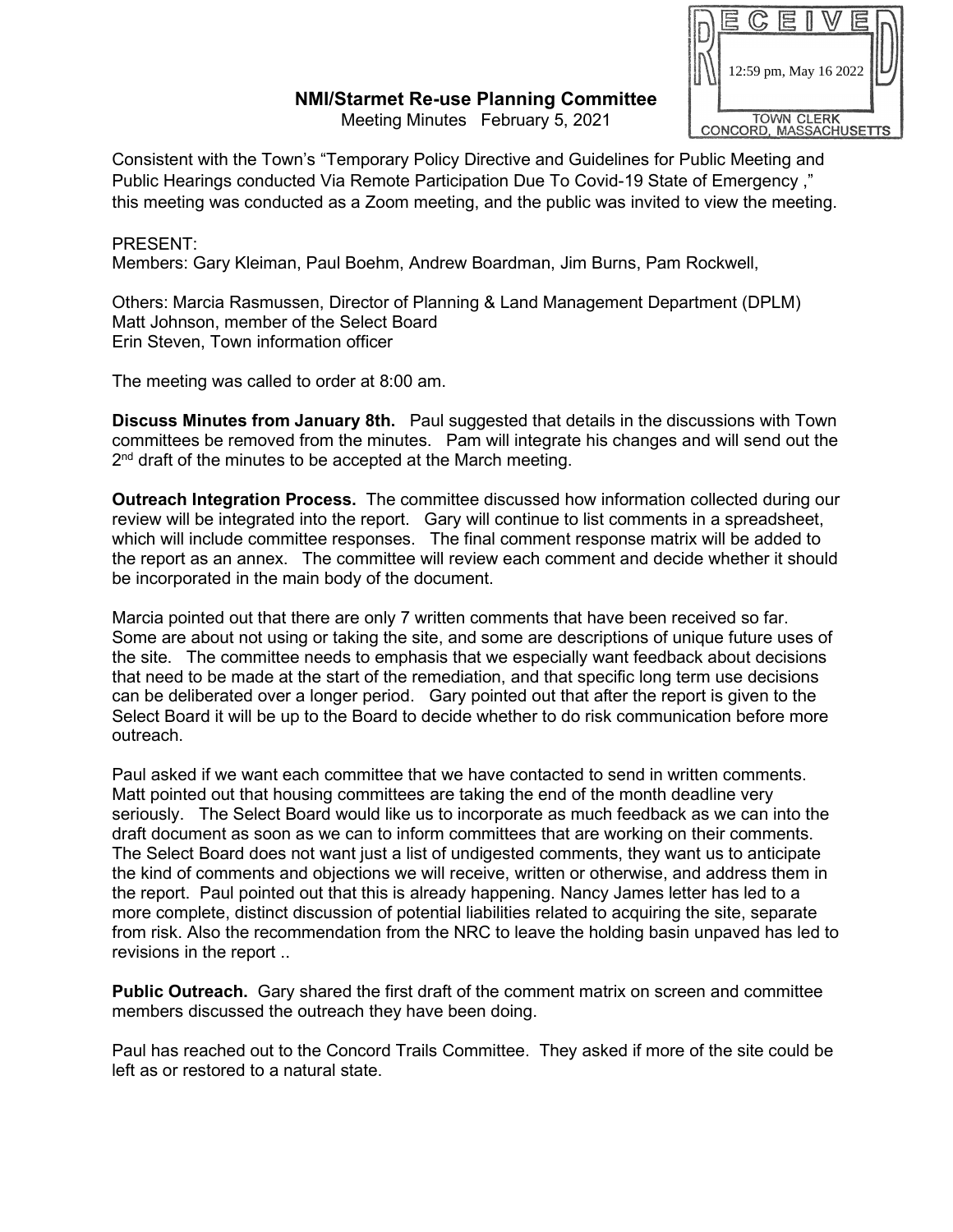Matt relayed that the housing groups are spending a lot of time on this project, but are still struggling to come up with a position because they feel they have no expertise to comment on risk or stigma issues.

**Review Comment Matrix.** Gary led a point by point discussion of items in the Comment Matrix and the committee discussed any changes in wording or if anything needed to be updated in the main document.

The committee agreed that there will be a further discussion of the location bias at the March 5 meeting.

**Review Executive Summary.** Paul led a discussion of the executive summary. Pam pointed out that the reuse zone map is an old, inaccurate copy… it should be updated. Matt felt that the executive summary was too long, had too many pictures, and used too much dull technical language. He pointed out that the summary should be more upbeat and talk about opportunities. Other committee members really liked the length and breadth of the discussion and felt the maps added to the understanding of the concepts. There was concern that many people will only read the executive summary, and so it needs to be both upbeat and comprehensive.

Pam will work on a new draft, adding new material about opportunities at the site and updating the tone, and then sending the draft to Paul within a week.

**Update on Grace Site Community Meeting**. Pam and Matt both attended a Zoom update meeting hosted by EPA about the WR Grace superfund site that is located in Acton across the river from the NMI/Starmet superfund site. A remediated area at the site will have a solar array placed and operated at the site. There are still two large developable parcels at the site. Pam noted that unlike the Concord site, Grace owns the superfund site, and has choices about how it will be redeveloped. So the people of Acton do not have as much say about what the company will do there, for instance if they want to put a trash recycling facility there that services their other locations.

Pam pointed out that people in Concord are concerned that if a new contaminant is found at the Concord site, Concord might be liable for it. An example of this is 1,4-dioxane and PFAS, both chemicals that were used at the NMI and Grace sites, and were not discovered until after the Records of Decision were written at these sites. These chemicals could impact Acton's well fields. The NMI site managers are taking this very seriously and acting proactively, while the Grace site managers are standing by an old groundwater model that shows these chemicals are moving in a direction away from the drinking water wellfield. Matt pointed out that the big takeaway he had about water at the Acton site was how much the water quality had improved since the cleanup, but Pam pointed out that the data that Grace shared only showed one of many chemicals of concern. Paul pointed out the EPA has advised that per provisions of the Consent Decree and liability protections the Town would not be liable for any preexisting conditions, even if unknown at the time of acquisition and that as a future owner of the NMI site, Concord would be in a better position to insure that newly discovered chemicals of concern are addressed.

Pam also pointed out that the Grace site had 3 different cleanups planned: a cleanup of an industrial lagoon system, a groundwater cleanup, and a residential soil cleanup. The residential soil cleanup was addressed by simple zoning: because the developable areas are zoned as industrial, and Grace has no interest in changing this designation, no resident can be